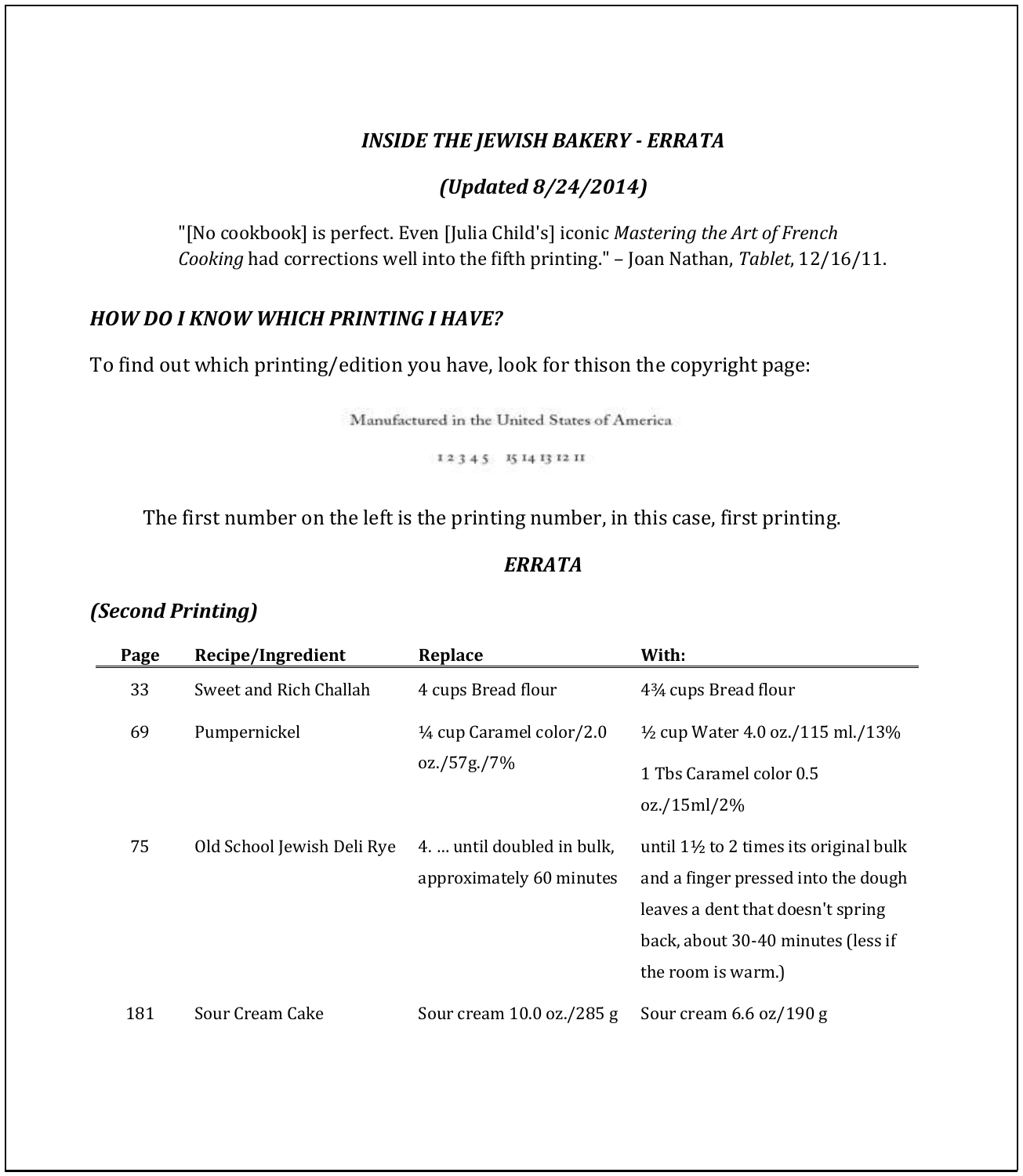|     | <b>ERRATA - Inside the Jewish Bakery</b> | 2/12/2012                                       | Page 2                                        |
|-----|------------------------------------------|-------------------------------------------------|-----------------------------------------------|
| 181 | Sour Cream Cake                          | Unsalted butter $1\frac{3}{4}$ cups +<br>1 Tbs. | Unsalted butter $\frac{3}{4}$ cup + 1 Tbs.    |
| 203 | 100% Cream Cheese<br>Cheesecake          | Lemon zest $1.6$ oz./45 g.<br>5%                | Lemon zest 0.40 oz./12 g. 1.2%                |
| 203 | 100% Cream Cheese<br>Cheesecake          |                                                 | Table salt $\frac{1}{4}$ tsp/0.04 oz./2 g./0% |
| 233 | Almond Horns                             | Granulated sugar 340 g.                         | Granulated sugar 170 g.                       |
| 253 | Passover sponge cake                     | [Omitted]                                       | Lemon zest 1 Tbs./0.21 oz./ 6 g.              |

# *(First Edition)*

| Page  | Recipe/Ingredient                       | Replace                                                       | With:                                                                              |
|-------|-----------------------------------------|---------------------------------------------------------------|------------------------------------------------------------------------------------|
| 28-29 | <b>Rich Sourdough Barches</b>           | <b>Ingredient quantities</b>                                  | See ingredient list below                                                          |
| 29    | <b>Rich Sourdough Barches</b>           | Step 6.  bulk, about 1<br>hour.                               | bulk, about 1 hour. Refrigerate 8-12<br>hours, or overnight.                       |
| 33    | Sweet and Rich Challah                  | 4 cups Bread flour                                            | 434 cups Bread flour                                                               |
| 63    | Rye Glaze                               | 2 Tbs./1.40 oz./40g of<br>cornstarch                          | 2 tsp./0.5 oz./15 g. of cornstarch                                                 |
| 65    | <b>Black Bread</b>                      | Makes one 42 oz/1.20kg<br>loaf or two 21 oz./600 g.<br>loaves | Makes one 40 oz./1.15 kg. loaf or two 20<br>oz./570 g. loaves                      |
| 67-68 | <b>Rustic Pumpernickel</b><br>(Sitnice) | <b>Ingredient quantities</b>                                  | See ingredient list below                                                          |
| 69    | Pumpernickel                            | 1/ <sub>4</sub> cup Caramel color/2.0<br>oz./57g./7%          | $\frac{1}{2}$ cup Water 4.0 oz./115 ml./13%<br>1 Tbs Caramel color 0.5 oz./15ml/2% |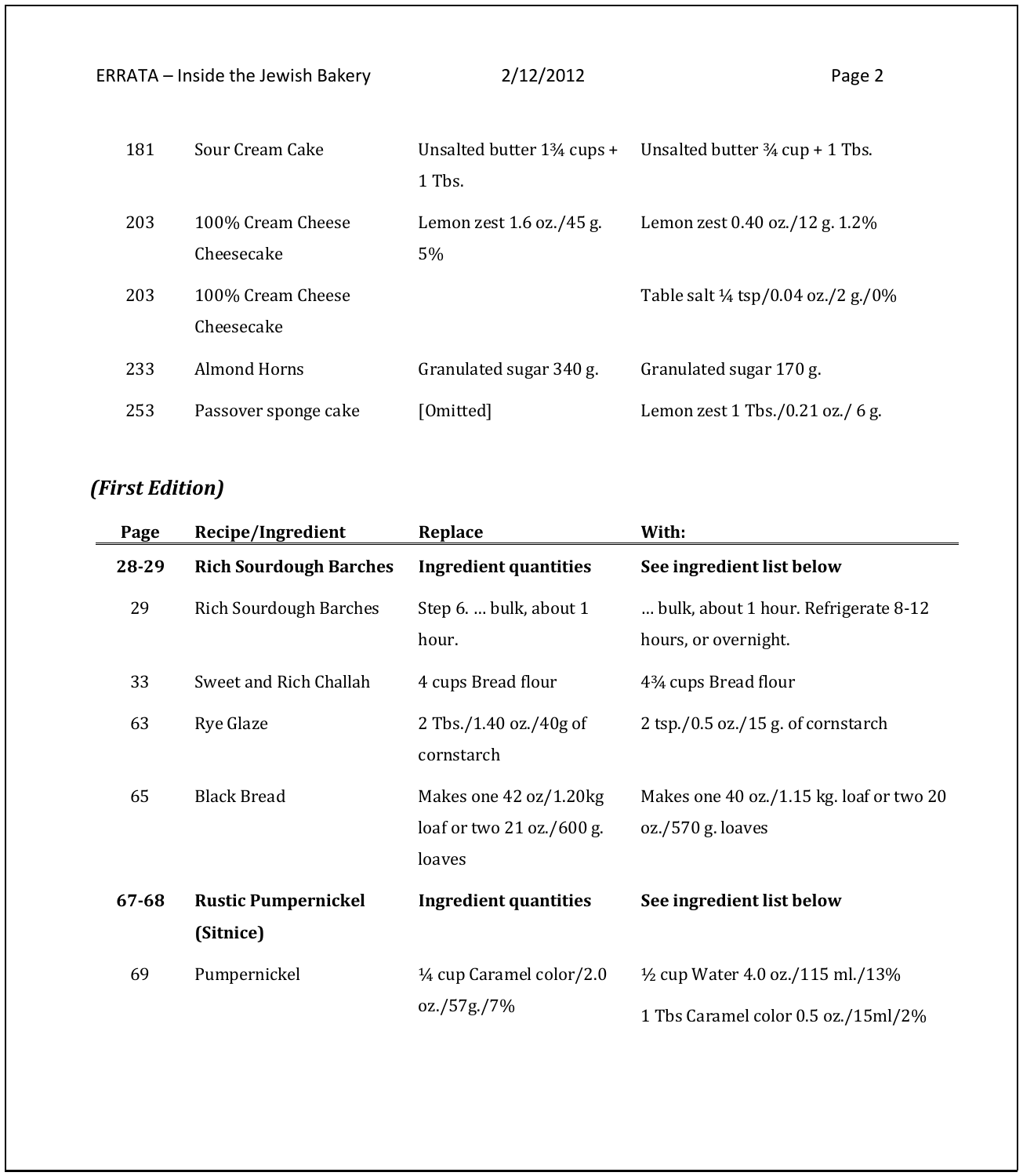## ERRATA – Inside the Jewish Bakery 2/12/2012 2012

| 151       | <b>Bun Dough</b>                | <b>Ingredient quantities</b>                                                                                          | See ingredient list below                         |
|-----------|---------------------------------|-----------------------------------------------------------------------------------------------------------------------|---------------------------------------------------|
| 138       | <b>Blitz Puff Pastry</b>        | (Step 3) add the<br>remaining butter                                                                                  | add the shortening                                |
|           |                                 | Step 2 a dozen 4 x 4<br>in./10 $\times$ 10 cm. squares                                                                | Step 2.  a dozen 5x5 in./13x13 cm.<br>squares     |
| 143       |                                 | 30 cm. rectangle                                                                                                      | rectangle                                         |
| 134, 142, | Open/Closed Pockets             | Step 1  a 24 x 12 in./60 x                                                                                            | Step 1  a 20 x 15 in./ 50 x 38 cm.                |
| 123       | <b>Bialys</b>                   | Artisan flour                                                                                                         | <b>Bread flour</b>                                |
| 109       | <b>Sweet Egg Dough</b>          | <b>Ingredient quantities</b>                                                                                          | See ingredient list below                         |
| 104       | New York Egg Bagels -<br>Step 6 | "Take out only as many<br>chilled bagels as you can<br>bake at one time and<br>plunge them into the<br>boiling water" | "Plunge the proofed bagels into boiling<br>water" |
| 103       | <b>New York Egg Bagels</b>      | <b>Ingredient quantities</b>                                                                                          | See ingredient list below                         |
| 101       | <b>Montreal Bagels</b>          | Water quantity                                                                                                        | 11/ <sub>3</sub> cups/10.5 oz./300 ml./44%        |
| 101       | <b>Montreal Bagels</b>          | 1 large Egg                                                                                                           | Scant 1/3 cup Egg, beaten                         |
| 99        | <b>Classic NY Water Bagels</b>  | Diastatic yeast                                                                                                       | Diastatic malt                                    |
| 76        | Old-School Deli Rye             | Step 8.  bake for another<br>25 to 30 minutes                                                                         | Step 8.  bake for another 10 to 15<br>minutes     |
| 75        | Old-School Deli Rye             | 13/4 cups - 2 Tbs. Hot (108°<br>$F./42^{\circ}$ C.) water                                                             | 1¼ cups Hot (108° F./42° C.) water                |
| 75        | Old-School Deli Rye             | 1½ cups White rye flour                                                                                               | 2½ cups White rye flour                           |
| 73        | Corn Rye (Kornbroyt)            | 1 Tbs. Table salt                                                                                                     | 1tsp Table salt                                   |
| 73        | Corn Rye (Kornbroyt)            | 1½ tsp. Instant yeast                                                                                                 | 1½ Tbs. Instant yeast                             |
|           |                                 |                                                                                                                       |                                                   |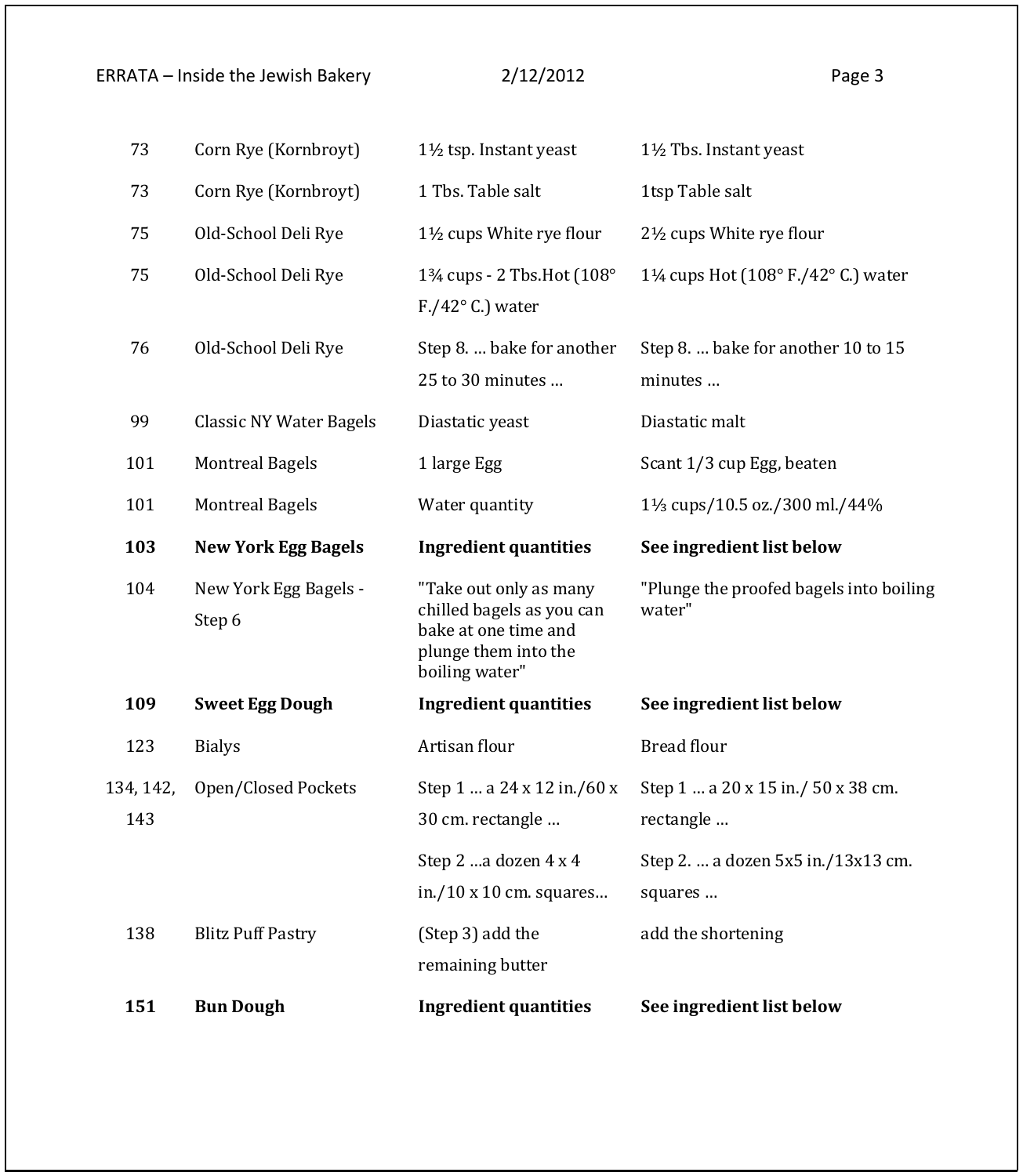|          | ERRATA - Inside the Jewish Bakery | 2/12/2012                                                                       | Page 4                                                                                                                                                                                                                                                                                                                                                                                                |
|----------|-----------------------------------|---------------------------------------------------------------------------------|-------------------------------------------------------------------------------------------------------------------------------------------------------------------------------------------------------------------------------------------------------------------------------------------------------------------------------------------------------------------------------------------------------|
| 152      | <b>Bun Dough</b>                  | (Step 3) Egg/water and<br>flour additions reversed.                             | Switch to flat beater, reduce the speed<br>to low (KA 2) and add the water in three<br>stages, adding the flavorings with the<br>final stage. At this point, the shortening<br>mixture may separate from the water.<br>Don't worry; this is normal. Slowly<br>incorporate the flour, 3/4 cup at a time,<br>and instant yeast into the dough<br>blending thoroughly before adding the<br>next portion. |
| 155      | Horseshoes                        | Step 4                                                                          | Omit                                                                                                                                                                                                                                                                                                                                                                                                  |
| 156      | Horseshoes                        | Step 5. Stretch each strip<br>to a length of about 6<br>in./15 cm. and twist it | 4. Cut each strip into fourths. Stretch<br>each piece slightly and twist it                                                                                                                                                                                                                                                                                                                           |
| 156      | Horseshoes                        | Steps 6,7,8                                                                     | Re-number to 5, 6, 7                                                                                                                                                                                                                                                                                                                                                                                  |
| 156      | Coffee cake dough                 | 1/3 cup Water                                                                   | 2/3 cup Water                                                                                                                                                                                                                                                                                                                                                                                         |
| 163      | Babka dough                       | Bread flour 11.0 oz/310 g.                                                      | Bread flour 12.0 oz./340 g.                                                                                                                                                                                                                                                                                                                                                                           |
| 163      | Babka dough                       | 2 large Eggs, beaten 0.1<br>oz./2g/0.4%                                         | $\frac{1}{2}$ cup Eggs, beaten 4.0 oz/115 g/20.0%                                                                                                                                                                                                                                                                                                                                                     |
| 163      | Babka dough                       | Ground cardamom 12.0%                                                           | Ground cardamom 1.0%                                                                                                                                                                                                                                                                                                                                                                                  |
| 181      | Sour Cream Cake                   | Baking soda 10.0 oz./285g                                                       | Baking soda 0.1 oz./2 g.                                                                                                                                                                                                                                                                                                                                                                              |
| 181      | Sour Cream Cake                   | Sour cream 0.1 oz./ 2 g.                                                        | Sour cream 3/4 cup + 1 Tbs./6.6 oz./190<br>g.                                                                                                                                                                                                                                                                                                                                                         |
| 181      | Sour Cream Cake                   | Unsalted butter 13/4 cups +<br>1 Tbs.                                           | Unsalted butter $\frac{3}{4}$ cup + 1 Tbs.                                                                                                                                                                                                                                                                                                                                                            |
| 194      | Wonder Cake                       | 1 <sup>3</sup> / <sub>4</sub> cups Baking powder                                | 11/ <sub>4</sub> tsp Baking powder                                                                                                                                                                                                                                                                                                                                                                    |
| 198      | Orange Chiffon Cake               | Granulated sugar 3/4 tsp                                                        | Granulated sugar 34 cup                                                                                                                                                                                                                                                                                                                                                                               |
| 203, 204 | <b>Cheese Cakes</b>               | Table salt                                                                      | <b>OMIT</b>                                                                                                                                                                                                                                                                                                                                                                                           |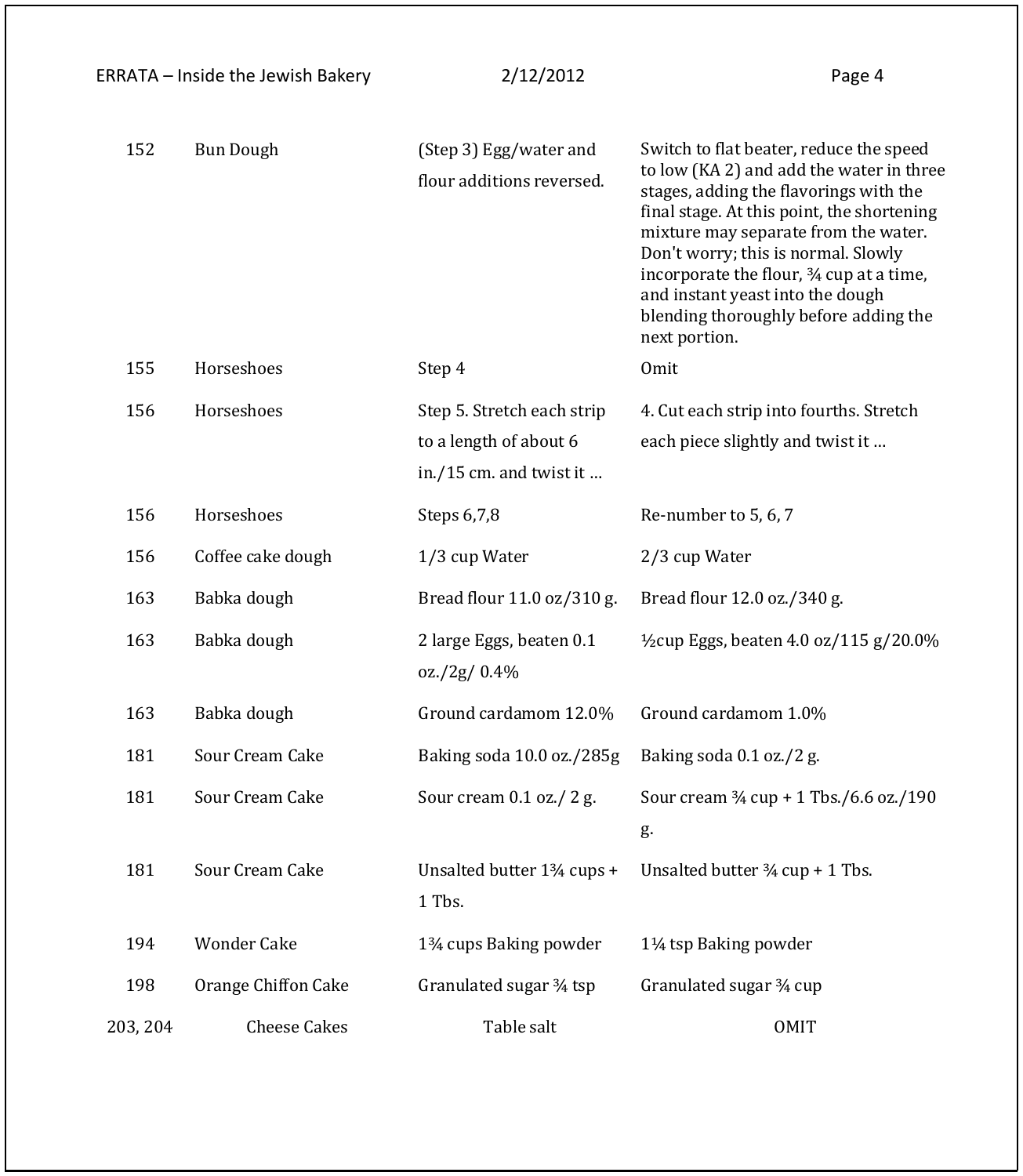|          | <b>ERRATA - Inside the Jewish Bakery</b> | 2/12/2012                                           | Page 5                                                   |
|----------|------------------------------------------|-----------------------------------------------------|----------------------------------------------------------|
| 216      | Hamantashen                              | Step 1.  "cut the dough<br>ito 10 oz./30 g. pieces" | "cut the dough ito 1.0 oz./30 g. pieces"                 |
| 218      | Mini-Schnecken                           | 1 cup/2 oz./55 g. Unsalted<br>butter, melted        | $\frac{1}{4}$ cup/2 oz./55 g. Unsalted butter,<br>melted |
| 221      | <b>Black and White Cookies</b>           | 11/ <sub>4</sub> tsp Baking Powder                  | 4 tsp Baking Powder                                      |
| 233      | <b>Almond Horns</b>                      | Granulated sugar 340 g.                             | Granulated sugar 170 g.                                  |
| 244, 246 | Passover Almond Horns                    | Cornstarch-free powdered<br>sugar                   | Kosher for Passover granulated sugar                     |
| 253      | Passover sponge cake                     | [Omitted]                                           | Lemon zest 1 Tbs./0.21 oz./ 6 g.                         |
| 259      | Cheese filling                           | 2 Large Eggs                                        | 1/2 Large Egg                                            |
| 269      | Simple syrup                             | Granulated sugar 7.5<br>oz/215g                     | 3.8oz/100g                                               |
| 269      | Simple syrup                             | Water 6.0 oz/170g                                   | 3.0 oz/85g.                                              |
| 271      | <b>Buttercream</b>                       | Shortening                                          | <b>Unsalted butter</b>                                   |
| 271      | Buttercream                              | <b>Butter flavoring</b>                             | Butter flavoring (optional)                              |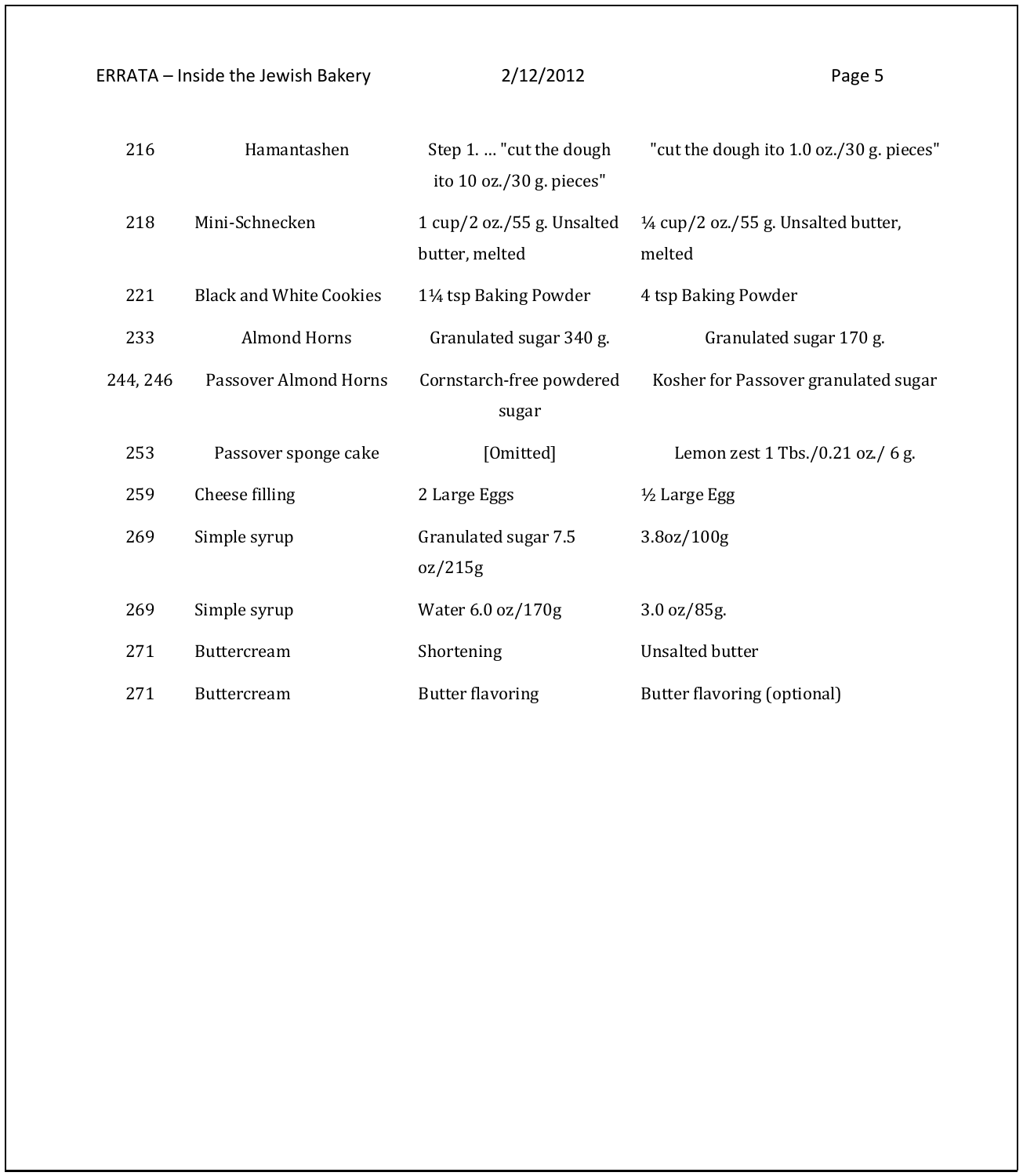|                             |                       |               |       | <b>Baker's</b> |
|-----------------------------|-----------------------|---------------|-------|----------------|
| <b>Volume</b>               | <b>Ingredient</b>     | <b>Ounces</b> | Grams | Percentage     |
| $12/3$ cups                 | Bread Flour, unsifted | 8.2           | 230   | 24%            |
| 1 cup                       | Water                 | 8.2           | 230   | 24%            |
| 4 Tbs                       | Sourdough starter     | 2.0           | 60    | 6%             |
| 5 cups                      | Bread Flour, unsifted | 25.0          | 710   | 76%            |
| $2\frac{1}{4}$ cups         | Sourdough starter     | 18.0          | 510   | 54%            |
| $\frac{3}{4}$ cup           | Water                 | 6.0           | 170   | 18%            |
| $\frac{3}{4}$ cup +1<br>Tbs | Egg, large            | 6.8           | 195   | 21%            |
| $3\frac{1}{4}$ tsp          | Table salt            | 0.7           | 20    | $2\%$          |
| $4\frac{3}{4}$ tsp          | Granulated sugar      | 0.7           | 20    | 2%             |
| 2 tsp                       | Instant yeast         | 0.3           | 10    | $1\%$          |
| $1/3$ cup                   | Vegetable oil         |               | 90    | 10%            |
| 1.00                        | Egg, large            | 1.75          | 50    |                |

# *Rich Sourdough Barches - Corrected*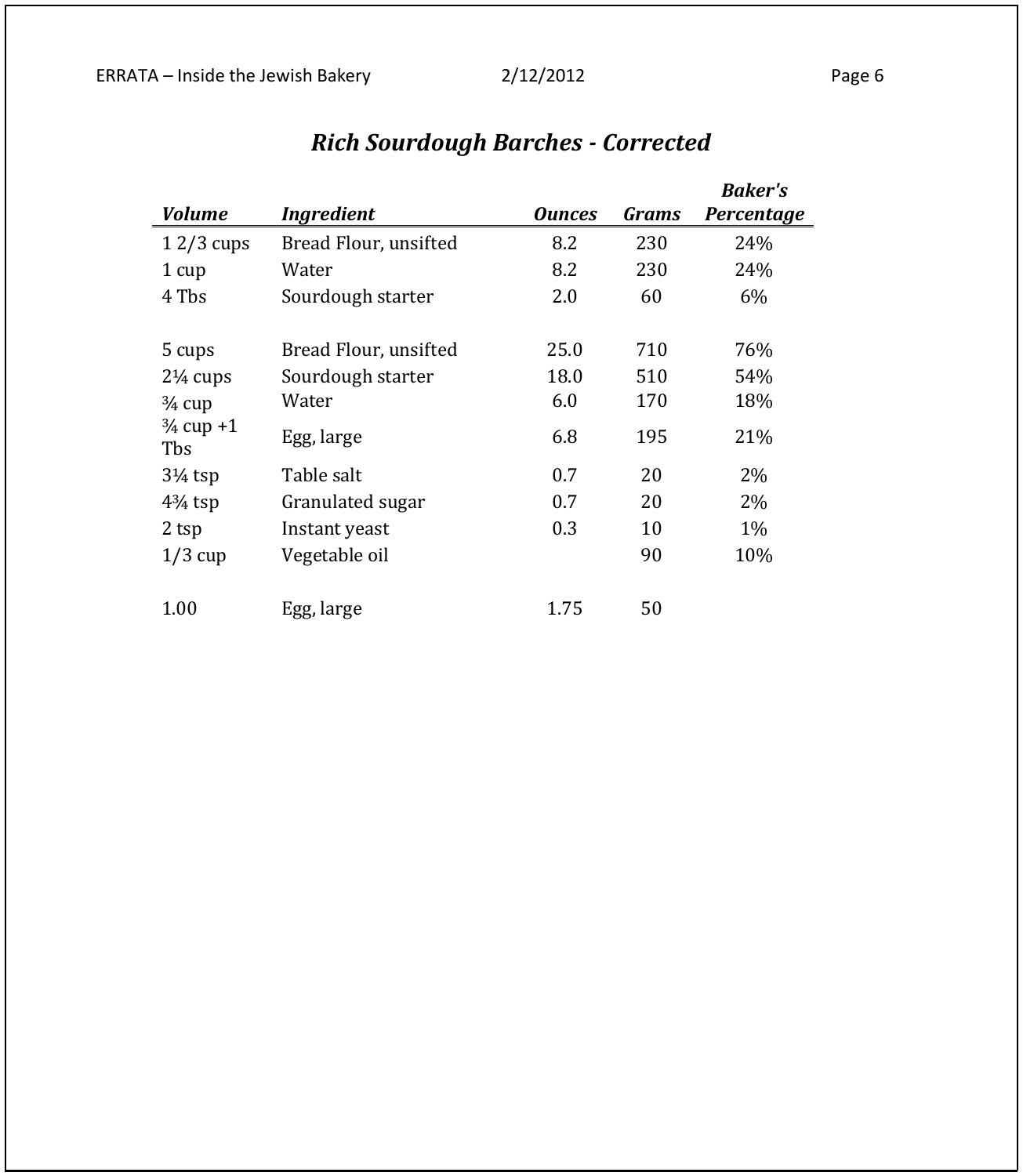## *Volume Ingredient Ounces Grams Baker's Percentage* 3 <sup>1</sup>/<sub>2</sub> Tbs Rye sour 1.5 43 7%  $\frac{1}{2}$  cup Dark rye flour 2.3 65 10% ½ cup less 1 Tbs Water 3.5 99 17% 2 cups Boiling Water 16.1 456 79% 2 1/3 cup Dark rye flour 14.2 410 64%  $\frac{1}{2}$  cup Dark rye flour 2.0 57 9%  $\frac{3}{4}$  cup First clear flour 4.0 113 18%  $1\frac{1}{2}$  tsp Table salt 0.3 9 2%  $1\frac{1}{2}$  tsp Instant yeast 0.2 6 1%

# *Rustic Pumpernickel (Sitnice) - Corrected*

## *New York Egg Bagels - Corrected*

|                   |                              |               |              | <b>Baker's</b> |
|-------------------|------------------------------|---------------|--------------|----------------|
| <b>Volume</b>     | <b>Ingredient</b>            | <b>Ounces</b> | <b>Grams</b> | Percentage     |
| 5 cups            | High-gluten flour            | 24.0          | 680          | 100%           |
| $\frac{1}{2}$ cup | <b>Boiling Water</b>         | 4.0           | 115          | 17%            |
| $\frac{3}{4}$ cup | Warm Water                   | 6.0           | 170          | 25%            |
|                   | $(105^{\circ}F/40^{\circ}C)$ |               |              |                |
| $1/2$ tsp         | Sugar                        | 0.2           | 6            | 1.0%           |
| 2Tbs              | Vegetable Oil                | 1.0           | 28           | 4%             |
| $\frac{1}{2}$ cup | Eggs, beaten                 | 4.0           | 115          | 14%            |
| $\frac{1}{2}$ tsp | Table salt                   | 0.4           | 12           | 1.8%           |
| 2 tsp             | Instant yeast                | 0.3           | 8            | $1\%$          |
| $1/8$ tsp         | Saffron                      |               |              |                |
| 2Tbs              | Brown sugar, honey or        | 1.5           | 45           |                |
|                   | malt syrup for boiling       |               |              |                |